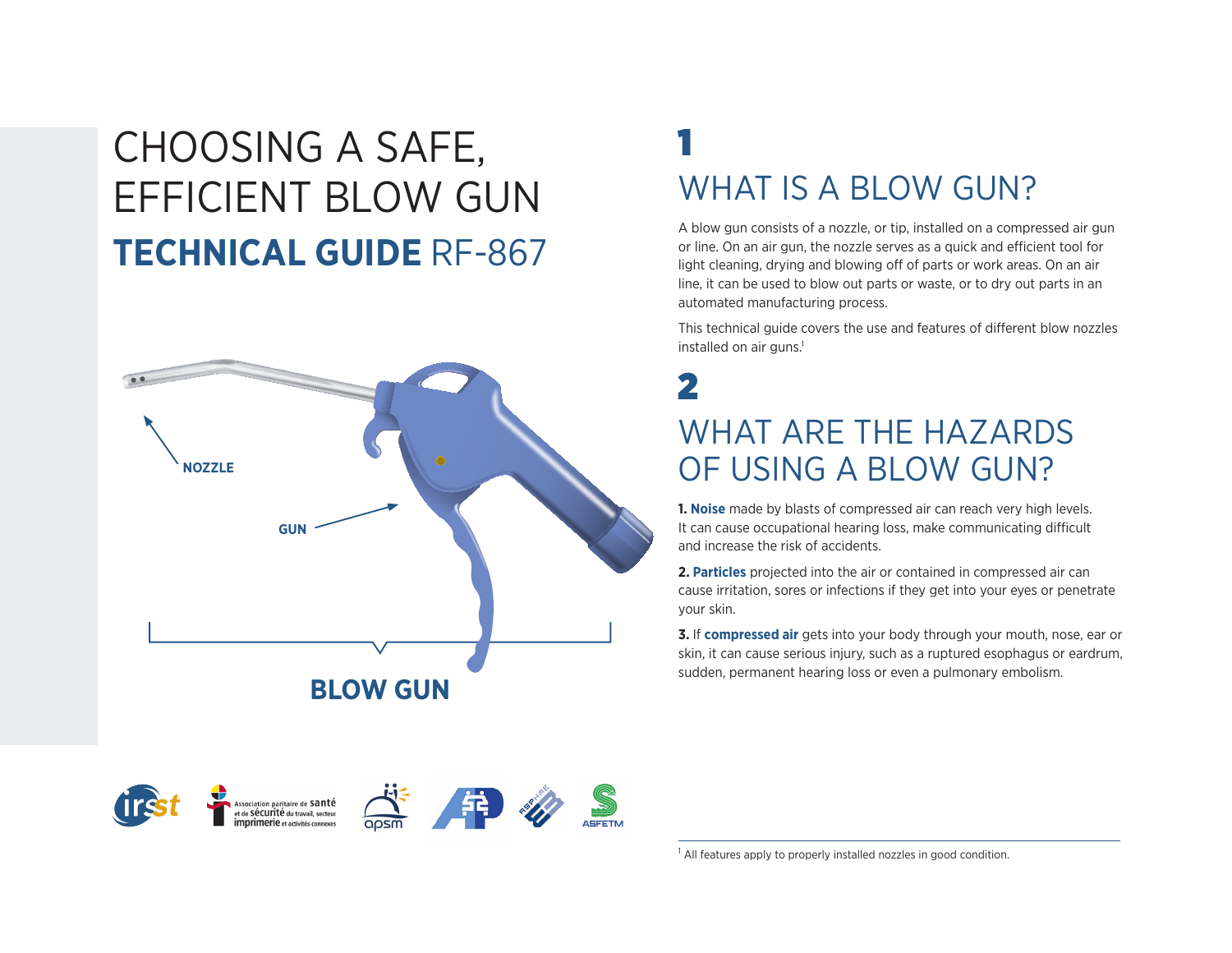#### **TWO TYPES OF SHIELDS, INSTALLED NEAR THE NOZZLE MOUTH, CAN PROTECT AGAINST FLYING PARTICLES.**

#### **COMPRESSED-AIR SHIELD**



## 3 WHAT IS A SAFE BLOW GUN?

Section 326 of the *Regulation respecting occupational health and safety* stipulates that the pressure of compressed air used for cleaning shall be less than 200 kPa. A blow gun is said to be "safe" when the air pressure measured at the nozzle, when the nozzle is blocked, or dead-ended, does not exceed 200 kPa. This pressure limit helps to reduce the risk of particles or air getting through the skin.

#### **To meet this requirement, you can:**

- $\blacktriangleright$  Use a blow gun that lets air escape through other openings when the end is blocked
- $\blacktriangleright$  Install a valve upstream that limits pressure on the air line to less than 200 kPa
- $\blacktriangleright$  Use an air gun with an integrated pressure regulator that limits outlet pressure to less than 200 kPa at all times

**To make conversion easier, in this document we have taken 200 kPa to be equivalent to 30 psi.**

#### **Caution!**

**Safe does not mean without danger.** Even use of a "safe" blow gun involves hazards from flying particles and very high noise levels. Personal protective equipment, such as safety goggles with side shields, gloves, face shields and hearing protection, is still required.

To reduce noise, choose one of the quieter models available on the market. One model may be a lot less noisy than another, but still provide the same thrust.

To protect yourself against flying particles, you can use a blow gun that creates an air shield or install a protective shield (deflector) that keeps particles from flying back toward you (see illustration at left).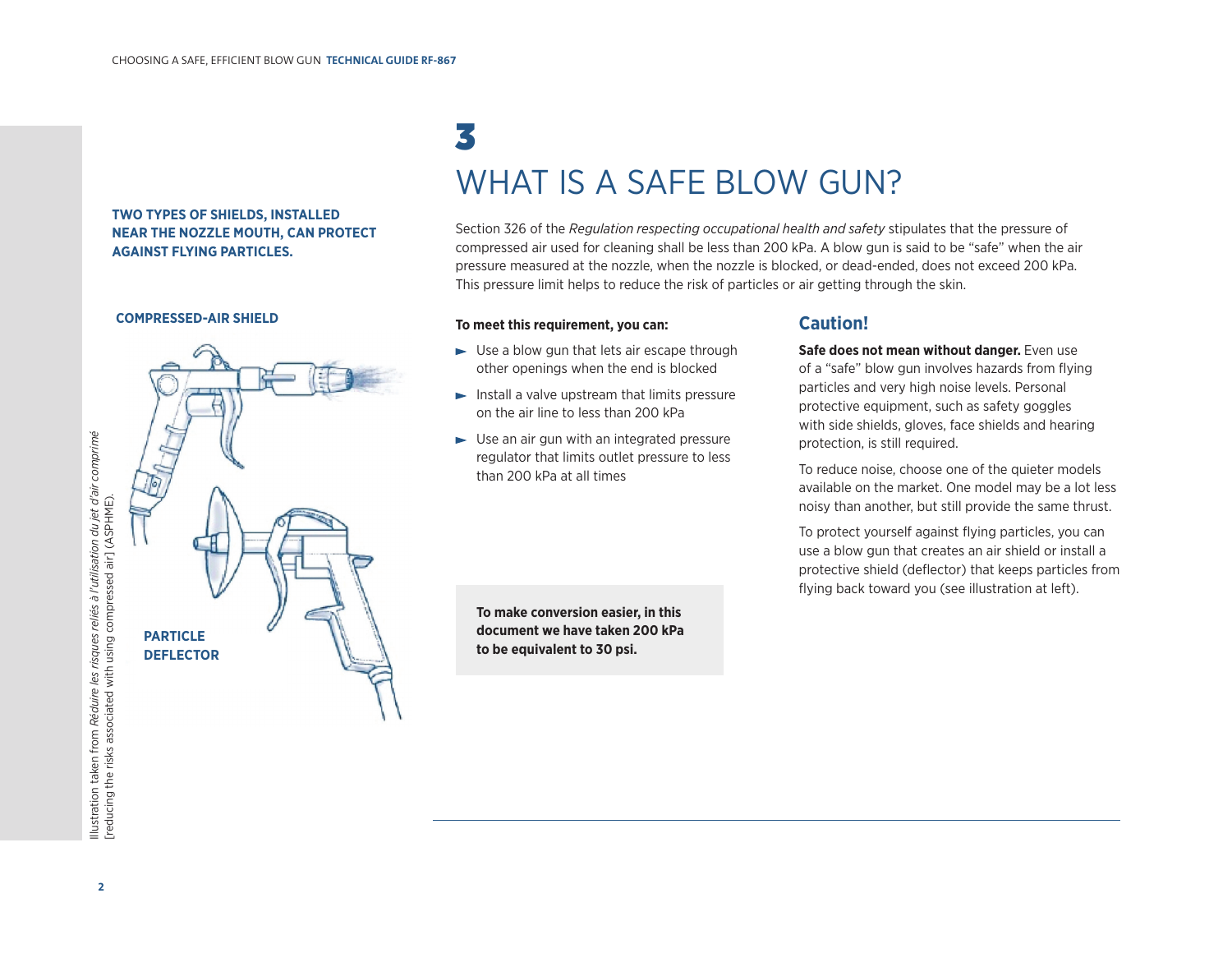### 4 CHOOSING A BLOW GUN

Cost and thrust are often the two key points in choosing a blow gun. You do not always need maximum thrust. For some jobs, blowing power should take a back seat to precision.

The table *Choosing a nozzle* sets out the main features of each model and the jobs each is suited for. You can also refer to the *Répertoire des silencieux, soufflettes et pistolets aspirateurs*, which is far more exhaustive.

*[Répertoire des silencieux, soufflettes et pistolets](http://www.irsst.qc.ca/-publication-irsst-mise-a-jour-du-repertoire-des-silencieux-soufflettes-et-pistolets-aspirateurs-r-612.html) aspirateurs* [directory of compressed-air mufflers, blow guns and vacuum guns] (IRSST)

If no data are available on the blow gun you are thinking of buying, the information provided by the manufacturer can be useful. Ask if you can try the gun out before you buy.

Here are some other publications containing information on choosing and using a blow gun.

- An explanatory video will soon be available on the IRSST website.
- *[Réduire les risques reliés à l'utilisation du jet d'air](http://www.asphme.org/upload/pdf/FTaircomp.pdf) comprimé* [reducing the risks associated with using compressed air] (ASPHME)
- *[Cleaning with Compressed Air](http://www.preventex.qc.ca/images/documents/info/fr/aircomp.pdf)* (PRÉVENTEX)
- *[Équipements et outils pneumatiques : Dangers](http://www.apsam.com/sites/default/files/docs/publications/ft75.pdf) et mesures de prévention #75* [compressedair equipment and tools: hazards and safety precautions] (APSAM)

**Take the time to choose a blow gun that is:**

### **SAFE**

### **RIGHT FOR THE JOB**

### **AS QUIET AS POSSIBLE**

**AN EXPLANATORY VIDEO WILL SOON BE AVAILABLE ON THE IRSST WEBSITE. IT WILL SHOW THE VARIOUS TYPES OF BLOW GUNS, HIGHLIGHT THEIR DIFFERENCES AND HELP YOU MAKE AN INFORMED DECISION ABOUT WHICH ONE TO CHOOSE.**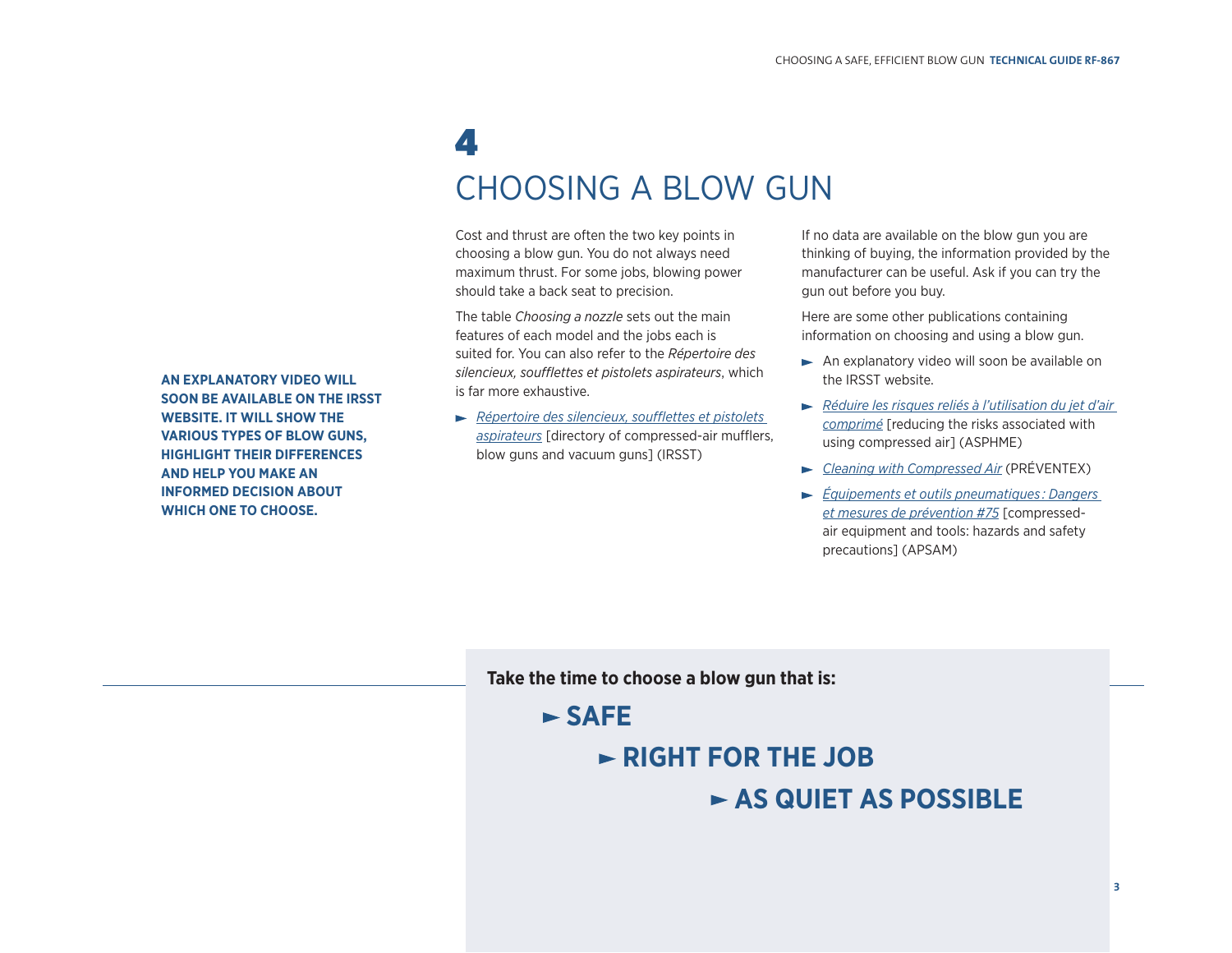# 5 CHOOSING A NOZZLE

#### **1. Determine what job you have to do.**

**2. Choose the nozzle best suited to the job, taking into account the noise it will make and the thrust you'll need.**

| In this table:                                                     |                                      |              |                                    |                    | <b>TYPES OF NOZZLES</b>                        |                                             |                                             |                                                  |                                               |                                              |
|--------------------------------------------------------------------|--------------------------------------|--------------|------------------------------------|--------------------|------------------------------------------------|---------------------------------------------|---------------------------------------------|--------------------------------------------------|-----------------------------------------------|----------------------------------------------|
|                                                                    | a low noise level means below 80 dBA |              |                                    |                    | <b>Straight</b>                                | Star-shaped coanda                          | Safe straight                               | <b>Flat</b>                                      | <b>High-flow coanda</b>                       | <b>Venturi</b>                               |
| a moderate noise level means between<br>80 dBA and 84 dBA          |                                      |              |                                    |                    |                                                |                                             |                                             |                                                  |                                               |                                              |
| $\blacktriangleright$ a high noise level means 85 dBA<br>or higher |                                      |              |                                    |                    |                                                |                                             |                                             |                                                  |                                               |                                              |
| Thrust <sup>1</sup> (in grams) can be                              |                                      |              |                                    |                    | Simplest form of<br>nozzle. Dead-end           | Central cone with<br>several side openings. | Similar to straight<br>nozzle, but tube has | Useful for blowing air<br>over large surfaces or | Larger-diameter<br>central cone with          | Large-diameter nozzle<br>with large-diameter |
| $\triangleright$ low - less than 300 g                             |                                      |              |                                    |                    | pressure is equal to<br>upstream pressure of   | Air flows through<br>these openings.        | one or more side<br>openings, or with       | creating an air curtain.                         | several side openings.<br>Amplifies air flow. | side openings. Uses<br>less compressed air.  |
| moderate - from 300 g to 599 g                                     |                                      |              |                                    |                    | delivery line. Caution:<br>Must be used with a |                                             | a built-in pressure                         |                                                  |                                               |                                              |
| $\blacktriangleright$ high - 600 g or higher                       |                                      |              |                                    |                    | regulator preset to<br>200 kPa.                |                                             | regulator.                                  |                                                  |                                               |                                              |
|                                                                    |                                      |              |                                    |                    |                                                |                                             |                                             |                                                  |                                               |                                              |
|                                                                    |                                      |              |                                    |                    |                                                |                                             |                                             |                                                  |                                               |                                              |
|                                                                    | <b>NOISE</b>                         | $< 80$ dBA   | 80 dBA ≤ Moder-<br>ate < $85$ dBA  | $High \geq 85$ dBA | <b>LOW</b>                                     | <b>LOW</b>                                  | <b>MODERATE</b>                             | <b>MODERATE</b>                                  | <b>MODERATE TO HIGH</b>                       | <b>HIGH</b>                                  |
| <b>THRUST</b>                                                      |                                      | Low < $300q$ | 300 g $\leq$ Moderate<br>$< 600$ g | High $\geq 600$ g  | <b>LOW</b>                                     | <b>MODERATE</b>                             | <b>LOW TO MODERATE</b>                      | <b>MODERATE</b>                                  | <b>MODERATE</b>                               | <b>LOW</b>                                   |
| <b>Saor</b>                                                        | Blowing off or drying small parts    |              |                                    |                    | $+ +$                                          | ومودع                                       | $^{\mathrm{+}}$                             | $\pm$                                            | $\pm$                                         | $\pm$                                        |
|                                                                    | Drying parts                         |              |                                    |                    | $^{\rm ++}$                                    | $\pm$                                       | $++$                                        | $\pm$                                            |                                               | $^{\rm ++}$                                  |
|                                                                    | Drying or blowing off large areas    |              |                                    |                    | $\ddot{}$                                      | $\pm$                                       | $+$                                         | ***                                              | $\pm$                                         | $^{\mathrm{+}}$                              |
|                                                                    | Distance cleaning                    |              |                                    |                    | $\ddot{}$                                      | $\pm$                                       | $\pm$                                       | $\pm$                                            | ***                                           | $\pm$                                        |
|                                                                    | Cavity cleaning                      |              |                                    |                    | $+ +$                                          |                                             | $+ + \frac{1}{2}$                           |                                                  |                                               |                                              |

Results taken from R. Oddo, C. Simard and A. Noureddine (2012) *Mise à jour du répertoire des silencieux, soufflettes et pistolets aspirateurs*, IRSST, R-612, 54 pages. Each type of nozzle has its own features. Noise levels can vary, depending on the job and the work method. During testing, air pressure was 620.5 kPa (90 psi).

**4** Blowing was done out in the open, free of any obstacles. <sup>1</sup> Refers to pressure exerted by air on a 20 cm diameter disk at a distance of 8 cm.